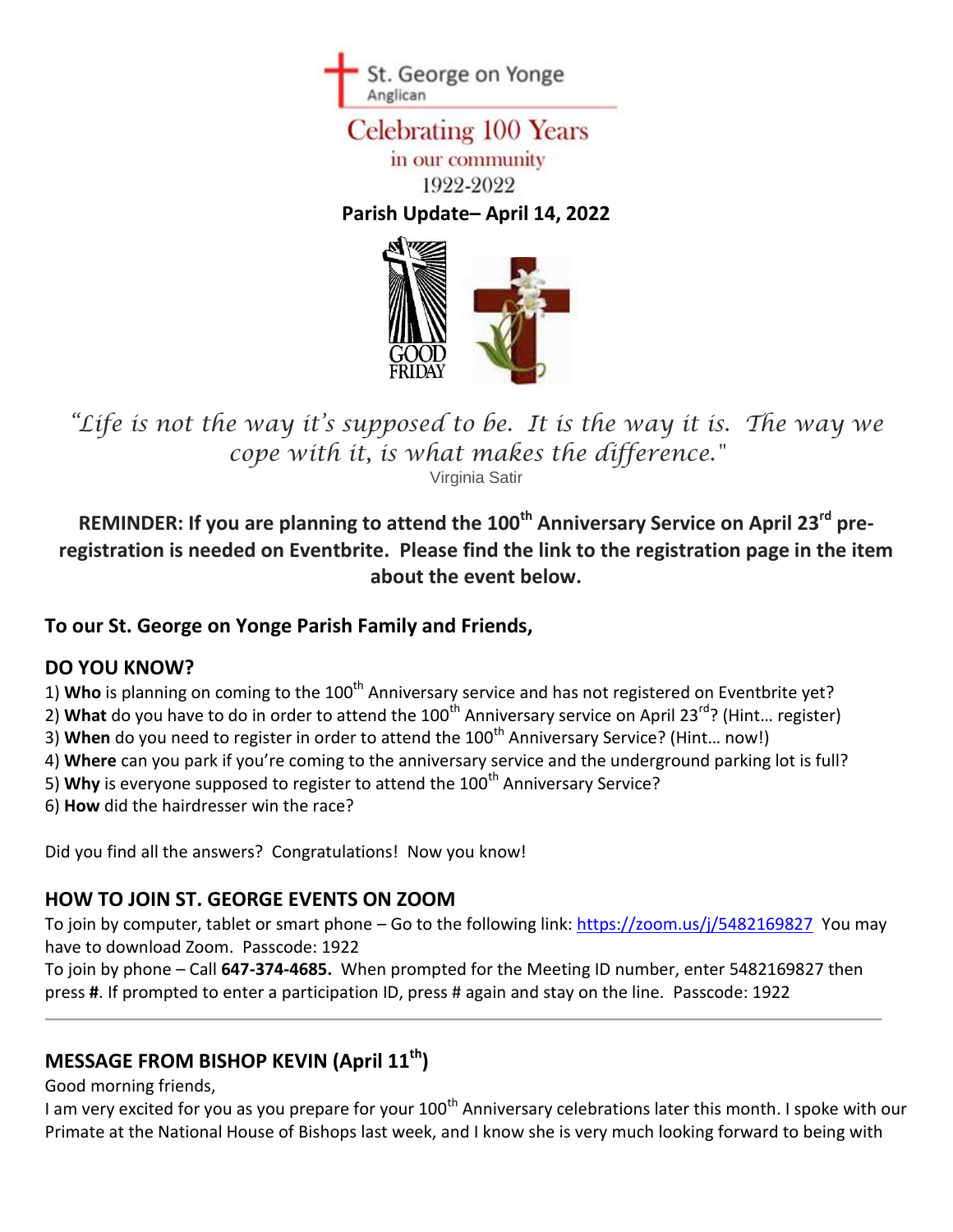you in two weeks. May God continue to strengthen and sustain your parish community. Blessings for Holy Week, Easter, and your upcoming anniversary celebrations on St. George's Day. +Kevin

#### **\*Please join us for in-person Worship**

Our services are in-person as well as live streamed on Facebook at 10:00 each Sunday and available afterwards to watch at any time. If you are coming in person, please do a self-screening before entering the building and come to the welcome table to sign in and pick up a bulletin. Please note that at this time masks are still required for our services.

This Sunday: Easter Sunday

#### **CALENDAR OF EVENTS**

| WEEK<br>Holy Week 2022 |                                     |                         |            |
|------------------------|-------------------------------------|-------------------------|------------|
| April 14               | Maundy Thursday Evening Prayer      | By Zoom                 | 7:30 p.m.  |
| April 15               | Good Friday Service including       | In person               | 10:00 a.m. |
|                        | <b>Stations of the Cross</b>        |                         |            |
| April 16               | Easter Vigil, Eucharist and Baptism | In person               | 7:00 p.m.  |
| April 17               | Easter Sunday - Eucharist           | In person/Facebook Live | 10:00 a.m. |

| Worship  |                         |                         |            |
|----------|-------------------------|-------------------------|------------|
| April 20 | <b>Morning Prayer</b>   | By Zoom                 | 8:00 a.m.  |
| April 20 | <b>Bible Study</b>      | By Zoom                 | 7:30 p.m.  |
| April 21 | <b>Evening Prayer</b>   | By Zoom                 | 7:30 p.m.  |
| April 24 | Second Sunday of Easter | In person/Facebook Live | 10:00 a.m. |

| UPCOMING<br>$\begin{array}{cccccccccc} 5 & 6 & 1 & 8 & 5 & 0 & 0 \\ 12 & 13 & 14 & 15 & 0 & 0 \\ 19 & 10 & 11 & 12 & 0 & 0 \\ 19 & 10 & 11 & 13 & 0 & 0 \\ 19 & 11 & 13 & 0 & 0 & 0 \\ \end{array}$<br><b>EVENTS</b><br><b>Other Events/meetings</b> |                                            |                    |            |  |
|------------------------------------------------------------------------------------------------------------------------------------------------------------------------------------------------------------------------------------------------------|--------------------------------------------|--------------------|------------|--|
| April 17                                                                                                                                                                                                                                             | Children's Easter Program (3-11 year olds) | By Zoom            | 12:30 p.m. |  |
| April 23                                                                                                                                                                                                                                             | 100 <sup>th</sup> Anniversary Service      | In person/Facebook | 3:00 p.m.  |  |
|                                                                                                                                                                                                                                                      |                                            | Live               |            |  |
| April 24                                                                                                                                                                                                                                             | Children's Program (all ages)              | By Zoom            | 12:30 p.m. |  |
| April 24                                                                                                                                                                                                                                             | Coffee Hour                                | By Zoom            | 1:00 p.m.  |  |

#### **ON-LINE SERVICE**

The service for April 17<sup>th</sup> is also being live-streamed on the St. George on Yonge Facebook page at 10 a.m. **ET:** <https://www.facebook.com/stgeorgeonyonge/>

The service video will also be available on the page immediately after.

\*The bulletin is attached.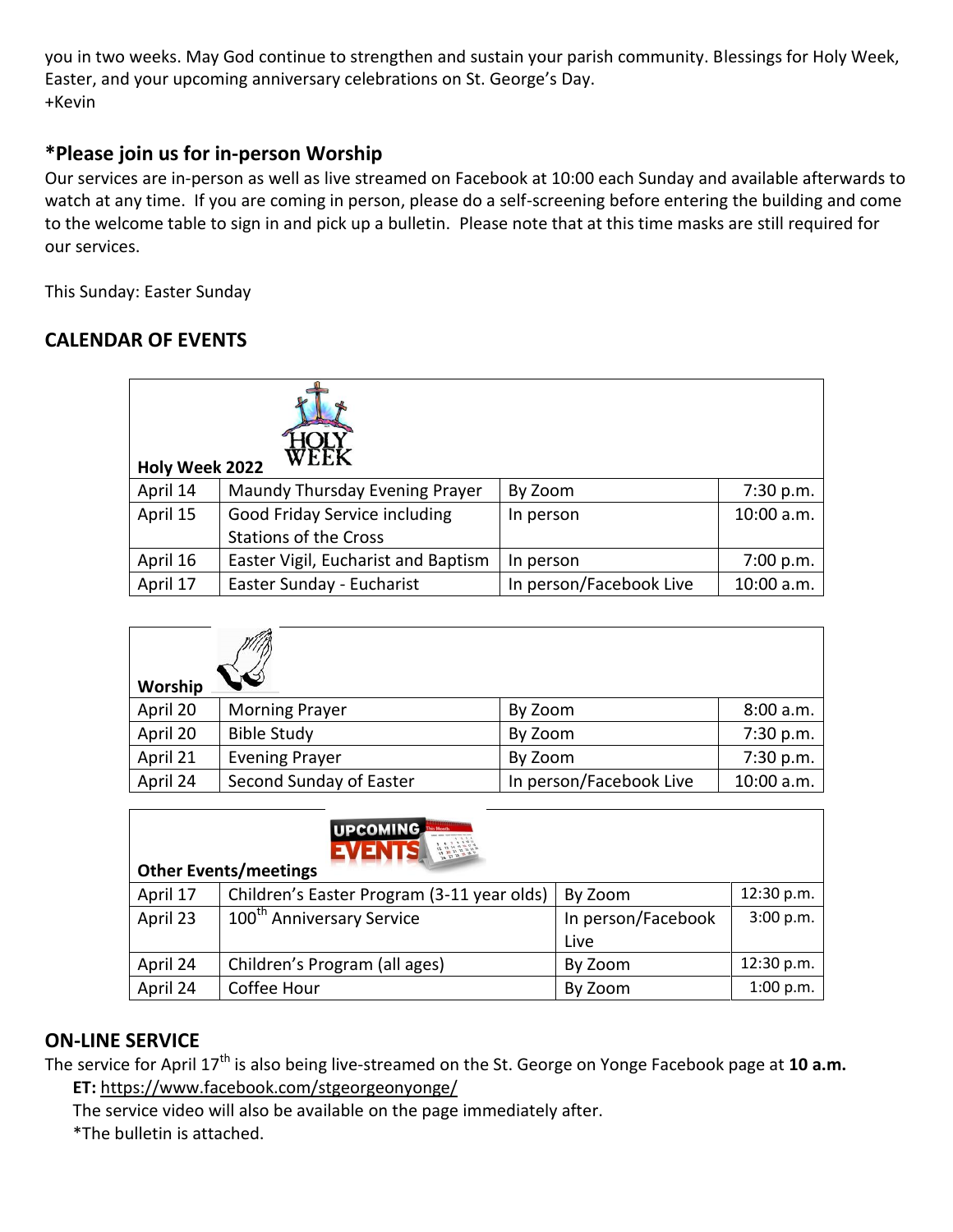- \* You can continue to access the service at [https://stgeorgeonyonge.ca/sermons.](https://stgeorgeonyonge.ca/sermons) Services for previous Sundays can be accessed from the website by clicking on *Sermon Archive*.
- \* You can hear the sermon by calling the church phone number and choosing option 8.

# **DONATIONS REQUESTED FOR LANDSCAPING**



Improvements to the front hedge and planting of yew bushes around the south end of the building need to be done. This provides an opportunity to give a donation to dedicate a bush to remember or honour a love one, or celebrate our anniversary (suggested amount \$100). If you would like to do this, or make a general donation of any amount toward the improvements, please send a cheque, marked Landscaping, to the church office. Planting will be done as soon as possible once donations (or commitments to donate) have been received. It would be ideal if the yews could be planted in time for our special anniversary celebration on April 23.

# **VIRTUAL COFFEE HOUR- Sunday, April 24th at 1:00 p.m.**



Come and join us for our virtual Coffee hour on Sunday April 24<sup>th</sup> at 1:00 p.m.

At this time we are continuing our Virtual Coffee hours in order to connect and share stories, tales of what we are up to, etc. All are welcome. We look forward to the time when we will be having Coffee Hour in person after the service. Please stay tuned for more information.

Use the Zoom link at the beginning of this update.

#### **SPECIAL ANNIVERSARY SERVICE**

St. George on Yonge Anglican Celebrating 100 years in the community! 1922 - 2022

Please Register Now if you're planning on attending

St. George on Yonge is celebrating our 100th Anniversary with a special worship service on Saturday, April 23rd, St. George's Day, at 3:00 p.m. Our Primate, the Most Rev. Linda Nicholls, will be the celebrant and preacher. Please feel free to invite former parishioners, family members and neighbours to join us. We are asking if everyone could please wear red and/or white to this celebration.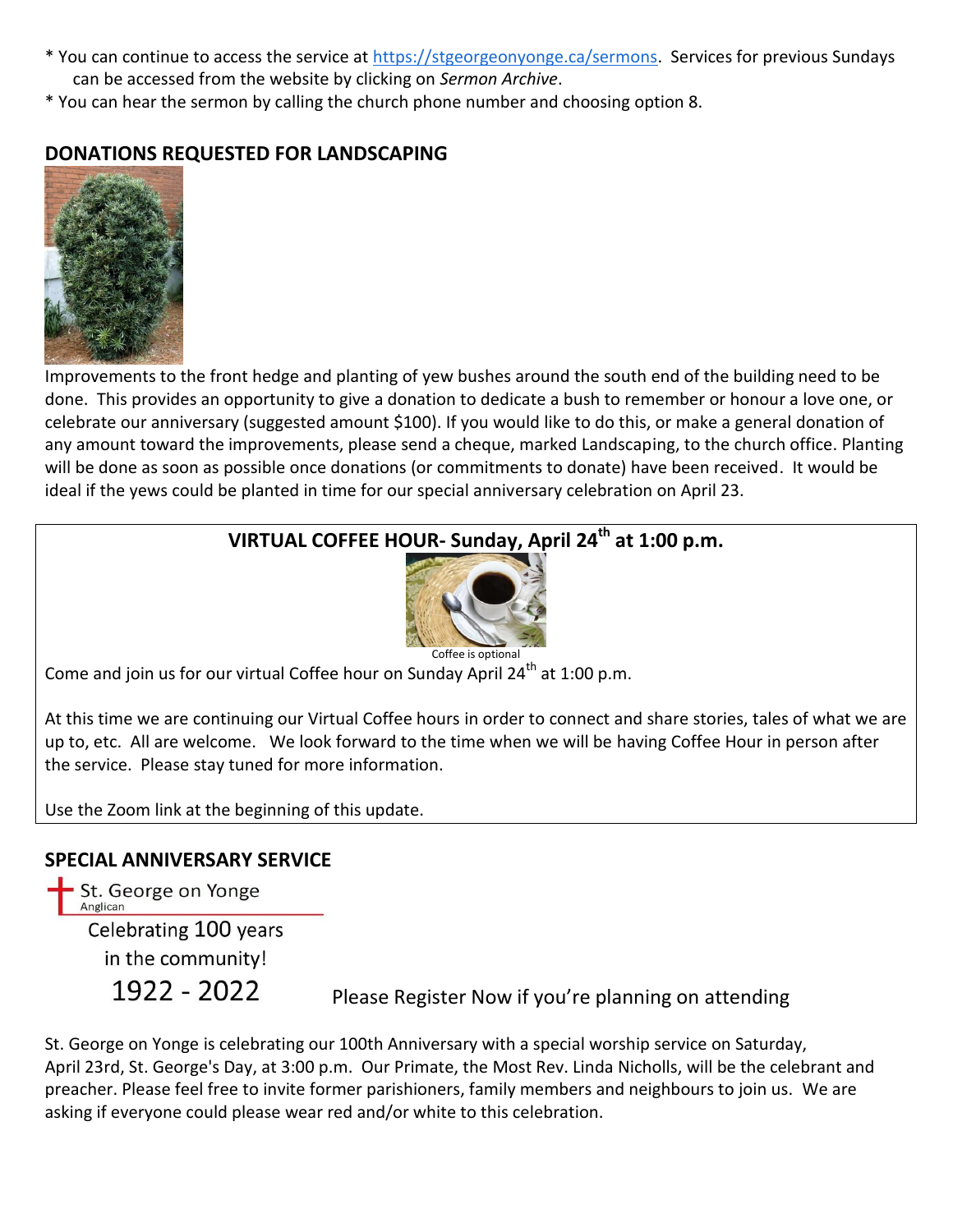Due to the limited seating and underground parking we are asking that all those planning on attending register for the service on Eventbrite - [https://www.eventbrite.ca/e/100th-anniversary-service-registration-](https://www.eventbrite.ca/e/100th-anniversary-service-registration-300884833637)[300884833637](https://www.eventbrite.ca/e/100th-anniversary-service-registration-300884833637) 

We will be having tours of the building before the service starting about 1:30 p.m.

There are overflow parking spaces at Willowdale Presbyterian at 38 Ellerslie Avenue (about 2 blocks away from our church).

If you are not able to register online just email or call the office with the name(s) of the people who would like to attend, and whether or not you would like a tour, and Kathy can do the registration(s) for you.

A portion of the collection will be donated to the Primate's World Relief Development Fund.

For those people unable to join us in person, the service will be live streamed on our Facebook page. <https://www.facebook.com/stgeorgeonyonge>

# **RADIO STATION CFMZ PLAYING REQUEST TO COMMEMORATE THE 100TH ANNIVERSARY**

Radio Station CFMZ's morning show at 10 a.m. to noon, Classical Jukebox, on Friday, April 22<sup>nd</sup>, will likely be playing a request to commemorate St. George on Yonge's 100<sup>th</sup> anniversary, as well as remembering the Yonge Street Van attack. Radio station CFMZ is at 96.3 on the dial. The recording that has been requested to be played is the John Charles Thomas version of *The Lord's Prayer*. Try to make time to listen.

#### **MORNING PRAYER SERVICE**

A service of Morning Prayer will be held each week, on Wednesday morning at 8:00 a.m., over the Zoom account of the church. Join in from where you are, as you are, as you start the day with prayers and a song in your heart. Everyone is welcome to attend, and to participate in a way that is most meaningful to you.



Wednesday Evening Bible Study by Zoom  $-$  April 20<sup>th</sup> Time: 7:30 - 8:30 p.m. John 20:19-31

#### **EVENING PRAYER**



Join us for evening prayer by Zoom. Next service is on Thursday, April 21<sup>st</sup> Time 7:30 to 8:00 p.m. An opportunity to invite family and friends interested in evening worship. Interested in being a reader? Please respond to this weekly update or call Rev. Leonard at 416 225-1922 x515. Use the Zoom link at the beginning of this update.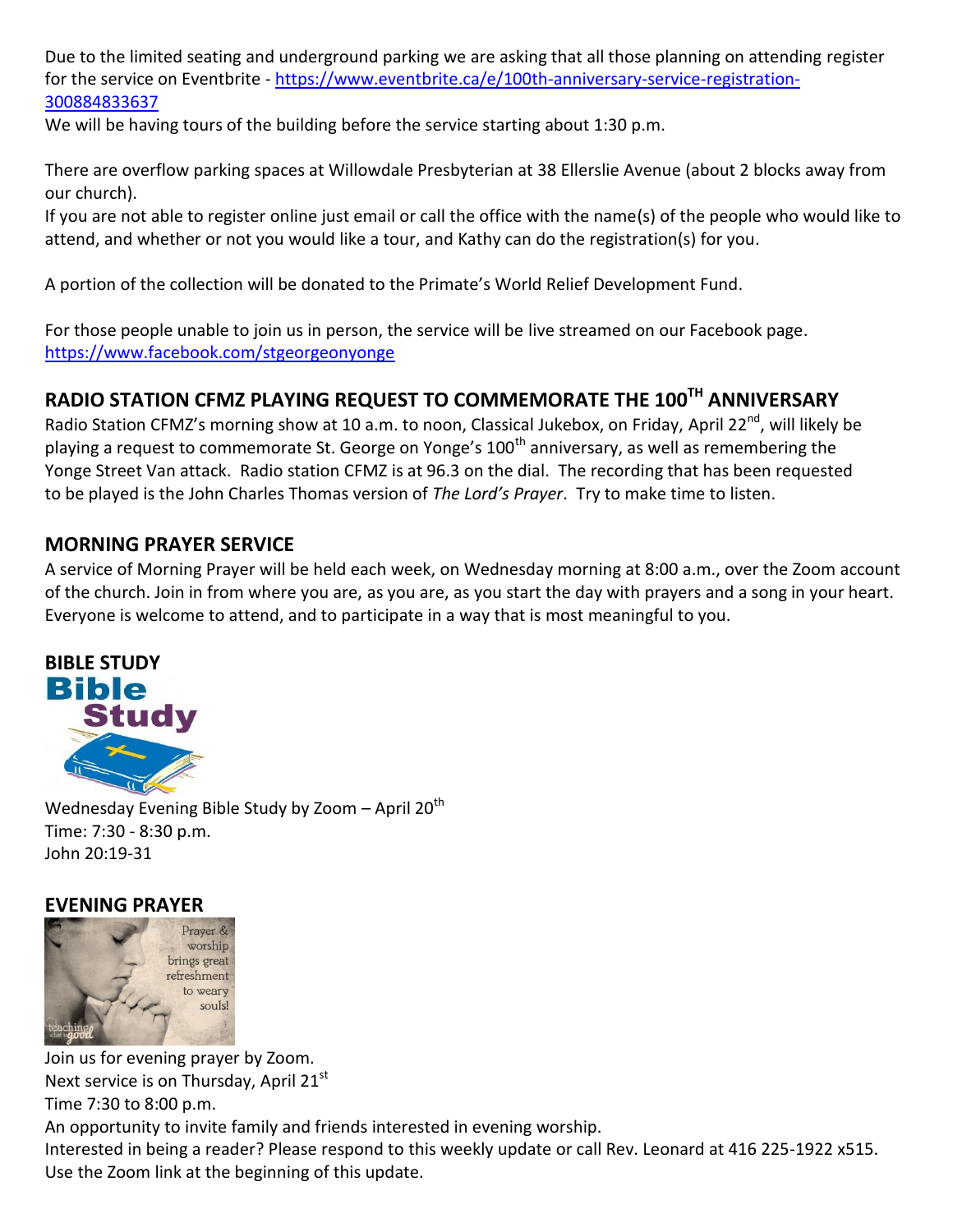#### **HELP WITH GARDENS**



We are looking for people to join the gardening team. If you like to get your hands dirty and get close to nature, we have some outdoor work for you. Experience is not needed, equipment and direction are provided. Please send an email to the office indicating you would like to help take care of the church gardens.

# **CHILDREN AND YOUTH MINISTRY**



Calling all **children**. This week - Easter Sunday (April 17<sup>th</sup>) I will be doing a lesson for the 3-11+ year olds at 12:30 p.m. on Zoom. All children are welcome but please let me know ahead of time who will be joining us.

At this time I will continue to do the Zoom sessions. **Due to the amount of time that it takes to prepare these sessions, I am asking that parents let me know when their children will be participating. Please email me [\(fambail@hotmail.com\)](mailto:fambail@hotmail.com) by the Friday evening before the session. If I don`t hear from any parents by then, the session will not take place.** I am hoping to start back up with in-person children's sessions on Sunday mornings but need to have other people committed to help out with the preparation and running the sessions before I make my commitment. You can reach me at:

Kathy: [fambail@hotmail.com](mailto:fambail@hotmail.com)

#### **WILLOWDALE MOVE-A-THON ON SATURDAY APRIL 30**

We at **NeighbourLink North York** love building community. We believe everyone should have a sense of belonging where they live. We are so grateful for your support and interest in all that we are doing. We are hosting the first ever **Willowdale Move-A-Thon** on **Saturday April 30**. The walk/run/bike begins at 11am followed by a **BBQ** with **Goldenstar Burgers** and an **amazing stage show** that begins at 12pm featuring local musicians **Chris Manley** and **Matt Gerber** along with professional magician - **Sawyer Bullock**! Please see attachment for more information.

#### **CELEBRATIONS**



 Happy birthday to Peter L Blessings on your special day

Any more birthdays coming up in April? How about May? Are there any other special celebrations coming up? Just let the office know so we can wish you blessings on your special days.

Any special events that you would like to have fresh flowers at the service to help celebrate? We have fresh flowers at services when we get a donation for them. We also need flowers for special services such as Easter. We put a notice in our service bulletin that the flowers today are given to the Glory of God and in loving memory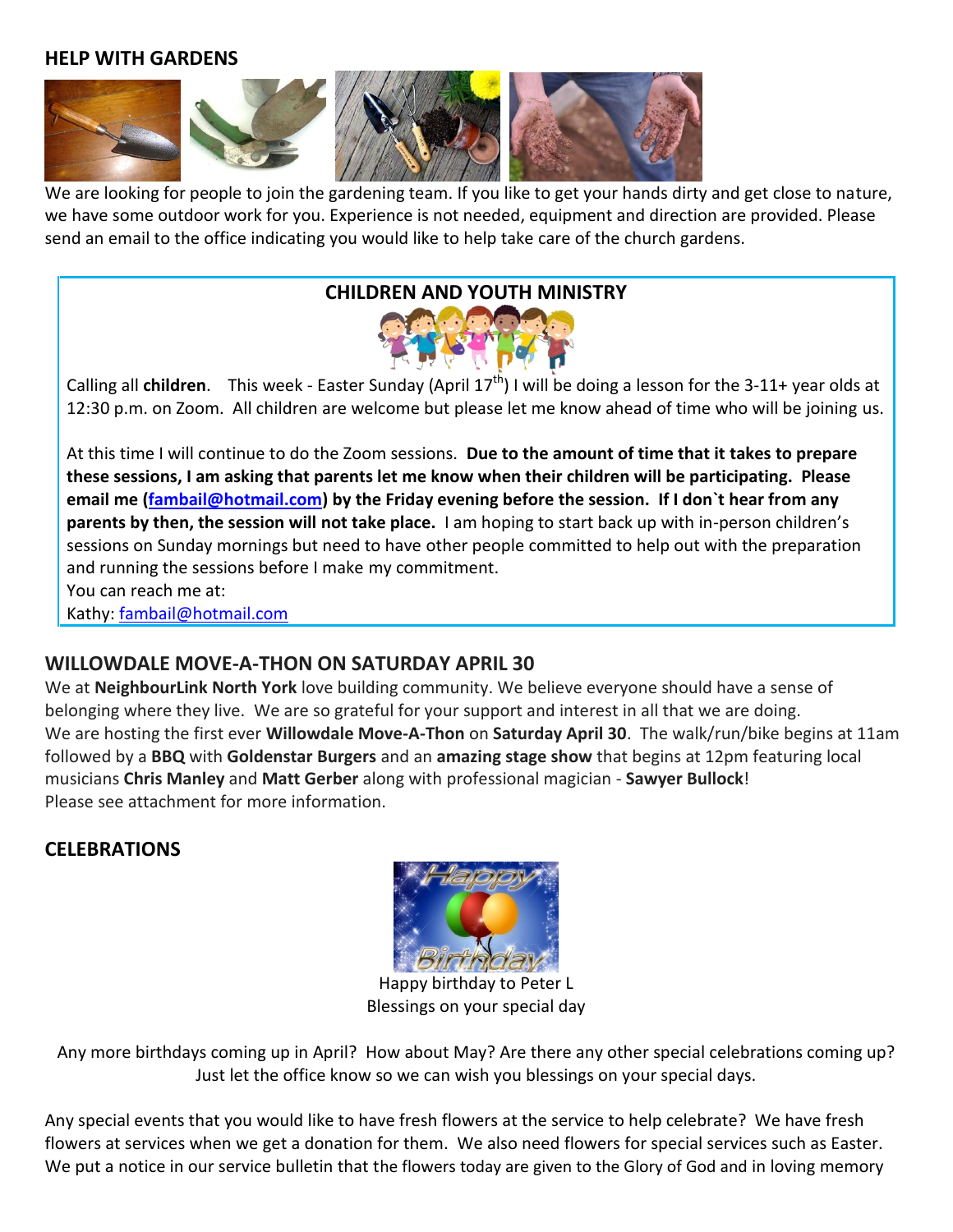of, in honour of *name(s)* celebrating a special event, *name(s)* celebrating a special birthday, anniversary… etc. from *their family* or *name of person/people donating.*

If you would like to contribute for flowers for the 100<sup>th</sup> Anniversary Service, please email or call the office.

#### **UKRAINIAN RELIEF WORK**

There are many ways to support Ukraine and Ukrainians suffering from an unjust war in their homeland. As we've written in the past, one way is through the Primate's World Relief and Development Fund of the Anglican Church of Canada, at [pwrdf.org/give-today](https://pwrdf.org/pwrdf-supports-bc-floods-with-10000-grant/)

Another avenue is the United Nations Refugee Agency at<https://give.unhcr.ca/>

Many Canadians are donating through the Red Cross at <https://donate.redcross.ca/page/100227/donate/1?locale=en-CA>

This website seems to have other reliable avenues for donating to Ukrainian relief: <https://www.forbes.com/advisor/personal-finance/donate-relief-to-ukraine/>

Please consider helping as you are able.

#### **SMILE OF THE WEEK!**



In these times, things that make us smile are very important. Do you have something that could make someone else smile? Please submit anything you have to the office for consideration. \* \* \* \*

| We Remember in Prayer Today and This Week |  |  |
|-------------------------------------------|--|--|
| <b>Congregation Cycle</b>                 |  |  |
| Nigel P                                   |  |  |
| Joanie P                                  |  |  |
| Rudy P                                    |  |  |
| Stephen & Ann-Marie WP and family         |  |  |
| Krystal P and family                      |  |  |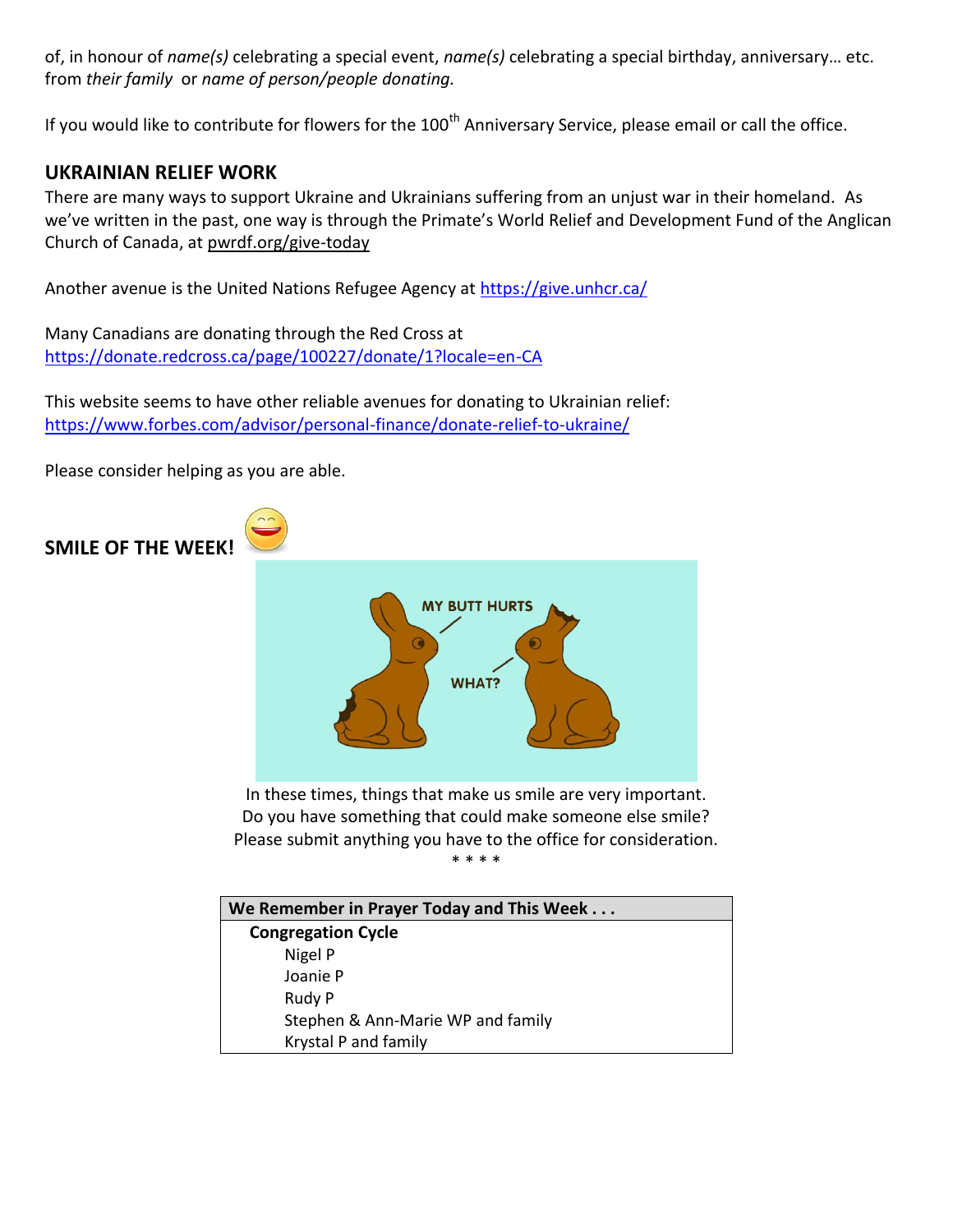

# *"Why do you look for the living among the dead? He is not here, but has risen"*

Luke 24:5b

# **ONGOING REMINDERS**

### **TERRITORIAL ACKNOWLEDGEMENT**

This is the Land Acknowledgement that has been adopted by St. George on Yonge:

The land on which we gather is the traditional territory of the Huron-Wendat, Haudenosaunee (ho-den-oh-shownee) and Anishinabek (ah-nish-nah-bek) Nations, and the Mississaugas of the Credit First Nation. This territory was the subject of the Dish With One Spoon Wampum Belt Covenant, an agreement between the Iroquois Confederacy and the Ojibwe and allied nations to peaceably share and care for the resources around the Great Lakes. This territory is also covered by the Toronto Purchase. Today, Toronto is home to many Indigenous people from across Turtle Island.

We recognize the enduring presence of Indigenous peoples connected to and on this land. We are grateful for the opportunity to gather on this territory and work in this community, and we commit ourselves to the work of reconciliation with Indigenous peoples.

# **\$TEWARD\$HIP**

As we are in the season of Spring, with its promise of re-growth and new life, let us remember that the church is opening up again after a long 'winter' of pandemic and shutdown. Both the earth and the church need our stewardship at this fragile time.

Throughout the pandemic, St. George on Yonge maintained two weekly worship services, in person and/or virtual, continued to provide pastoral support that people relied on, and programs and services virtually, including adult religious education, church school and ESL sessions. This continued in spite of a sharp drop in income, both parishioner donations and income from building users, as ordained and lay staff and a small group of volunteers continued to deliver above and beyond the call of duty. The income shortfall is a major concern; needed maintenance and repairs can't be done because of a shortage of income, and some programs and services needed for the parish to grow cannot be funded.

St. George, like every congregation, counts on members to be generous with gifts of time, talent and treasure, so the parish and its work can flourish in this 'spring time', this time of re-birth after the pandemic, and especially as this is the parish's  $100<sup>th</sup>$  anniversary year.

Please think about your gift to St. George in a very intentional and prayerful way. The note below on 'Donation Options' has useful information to help you with your decision.

#### **DONATION OPTIONS**

 PAR (Pre-authorized Remittance) is the ideal way to support the parish financially. If you are not already 'on PAR', please seriously consider this method of intentional giving, using safe, secure and automatic debit; it's very flexible and you can change or withdraw your commitment at any time. Commit to a manageable amount, and if you can offer more, place additional donations on the offertory plate on Sunday mornings.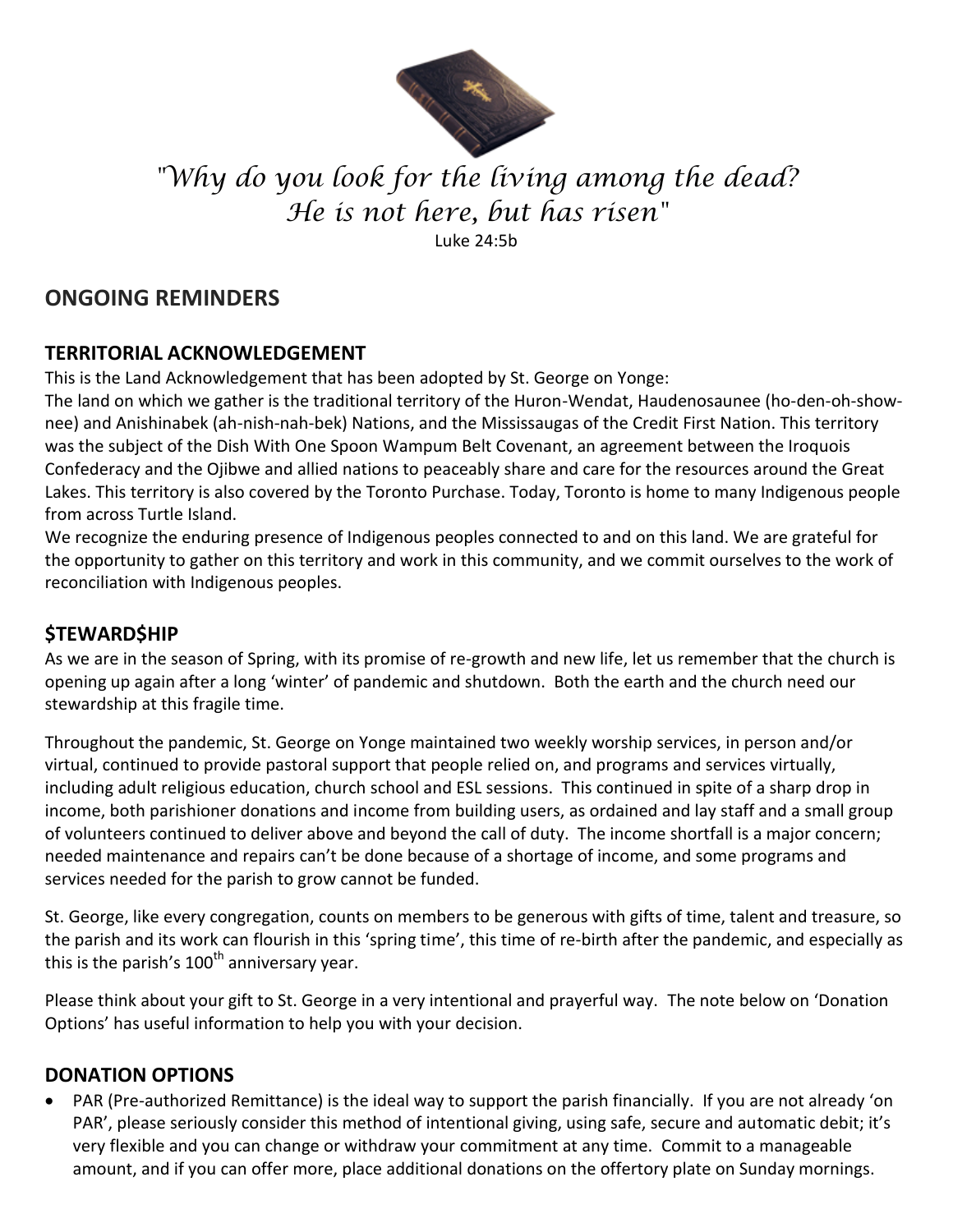Regarding PAR or any form of donation, Envelope Secretary Anne Baillie will be happy to give you more information and assist you. She can be reached at [family.baillie@sympatico.ca](mailto:family.baillie@sympatico.ca) or 416-225-2570.

- Cheques can be mailed or dropped off at the Church in person. The Office Administrator is at the church on Tuesdays, Thursdays and Fridays during office hours to accept your cheques or even good old-fashioned cash! Please phone or email to set up a time to drop of your donation.
- At Sunday services, the offering plate remains on a table at the Sanctuary entrance rather than being passed around, due to COVID protocols. Please place your donation as you enter for worship.
- Donations can also be made online with a credit card through CanadaHelps (there is a service charge to the [parish, but all donations a](https://www.canadahelps.org/CharityProfilePage.aspx?CharityID=d28998)re gratefully received).



#### **HOW TO BOOK A COVID-19 VACCINE**



#### <https://covid-19.ontario.ca/book-vaccine/>

Vaccines save lives. Let's all do our part. This link is for anyone needing a first or second dose or a booster for those eligible. Thank you.

# **THANK YOU FOR HELPING TO SAVE GOD'S CREATURES GREAT AND SMALL**



When wearing masks, if you are using disposable ones, please cut the elastic/ribbons before disposing of them properly; some ribbons can simply be pulled free of the mask. Animals, birds, fish, etc. can get caught up in the elastic. Don't forget to cut the plastic rings of can holders too. Please say no to plastic straws… there are many alternatives out there now. And please use reusable bags when possible.

If you have the opportunity to share this message, please do so. The more people we make aware of this, the better off God's creatures may be. Thank you!

#### **NEIGHBOURLINK NORTH YORK VIRTUAL PRAYER MEETINGS**

NeighbourLink North York continues to host virtual prayer meetings at 9pm on Wednesdays. Regardless of your faith or denomination, we would like to invite you to join this global movement. You can attend by clicking this Zoom Link at 9pm: [https://us06web.zoom.us/j/82497465914.](https://us06web.zoom.us/j/82497465914).. Or bookmark the link to our website <https://www.neighbourlink.org/prayforpeace> If you'd like to offer a prayer, read a poem or sing a song you are welcome to do so. All are welcome! We ask that this be a respectful and safe space!

#### **CHURCH CONTACT INFORMATION**

Anyone needing to be at the church from Monday to Saturday must sign in and out of a log book. People must inform Rev. Leonard, the Office Administrator or a Churchwarden, before coming.